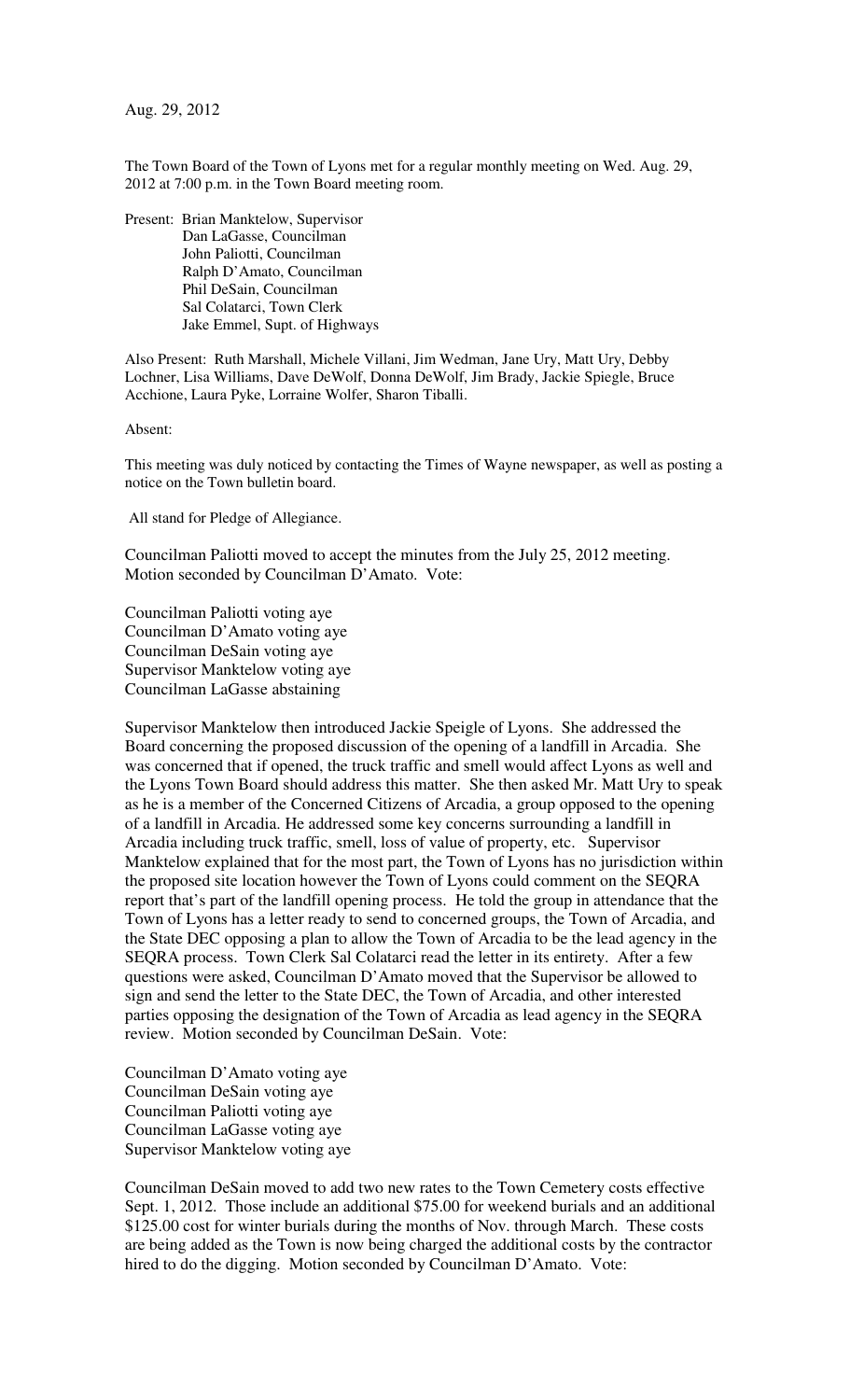Councilman DeSain voting aye Councilman D'Amato voting aye Councilman Paliotti voting aye Councilman LaGasse voting aye Supervisor Manktelow voting aye

The Town's new, updated web site continues to move along, though at a rather slow pace. Town Clerk Colatarci said he attended one training but there were all kinds of technical problems so nothing resulted from that training. He explained that he continues to work on the design and layout since all of the old web site was lost.

Councilman LaGasse then moved that the Town of Lyons establish new ambulance rates, as suggested by the Ambulance Administrator, effective Sept. 1, 2012, or as soon as the rates are approved by Medicare. Motion seconded by Councilman Paliotti. Vote:

Councilman LaGasse voting aye Councilman Paliotti voting aye Councilman DeSain voting aye Councilman D'Amato voting aye Supervisor Manktelow voting aye

Department reports were heard. Highway Supt. Jake Emmel reported that the 2000 Mack dump truck that the Town placed on the internet auction brought in \$36,500.00. Everyone felt that was a fair price. Councilman DeSain moved to surplus the 2000 Mack truck and then to accept the bid price of \$36,500.00 for the truck. Motion seconded by Councilman Paliotti. Vote:

Councilman DeSain voting aye Councilman Paliotti voting aye Councilman LaGasse voting aye Councilman D'Amato voting aye Supervisor Manktelow voting aye

Mr. Emmel also reported that sealing on Sohn Alloway Road will be completed in early Sept. Also, the Town helped the Towns of Macedon, Arcadia, and the Village of Lyons with various work projects over the past 30 days; and work continues on the canal trail. He also explained that since the 1988 Autocar will be pushing snow this year, a new radiator will have to be installed.

Councilman LaGasse moved to approve General Fund vouchers #347 through #401, totaling \$89,886.92 And Highway Fund vouchers # 131 through #149, totaling \$75,063.11 Motion seconded by Councilman DeSain. Vote:

Councilman LaGasse voting aye Councilman DeSain voting aye Councilman Paliotti voting aye Councilman D'Amato voting aye Supervisor Manktelow voting aye

Councilman D'Amato moved that due to the renovation work in the Board Room/Court Room, the counter chairs each be declared surplus and anyone interested in purchasing one may do so for \$25.00 each; and the two countertops be declared surplus and anyone interested may purchase one for \$25.00 each. Motion seconded by Councilman Paliotti. Vote:

Councilman D'Amato voting aye Councilman Paliotti voting aye Councilman DeSain voting aye Councilman LaGasse voting aye Supervisor Manktelow voting aye